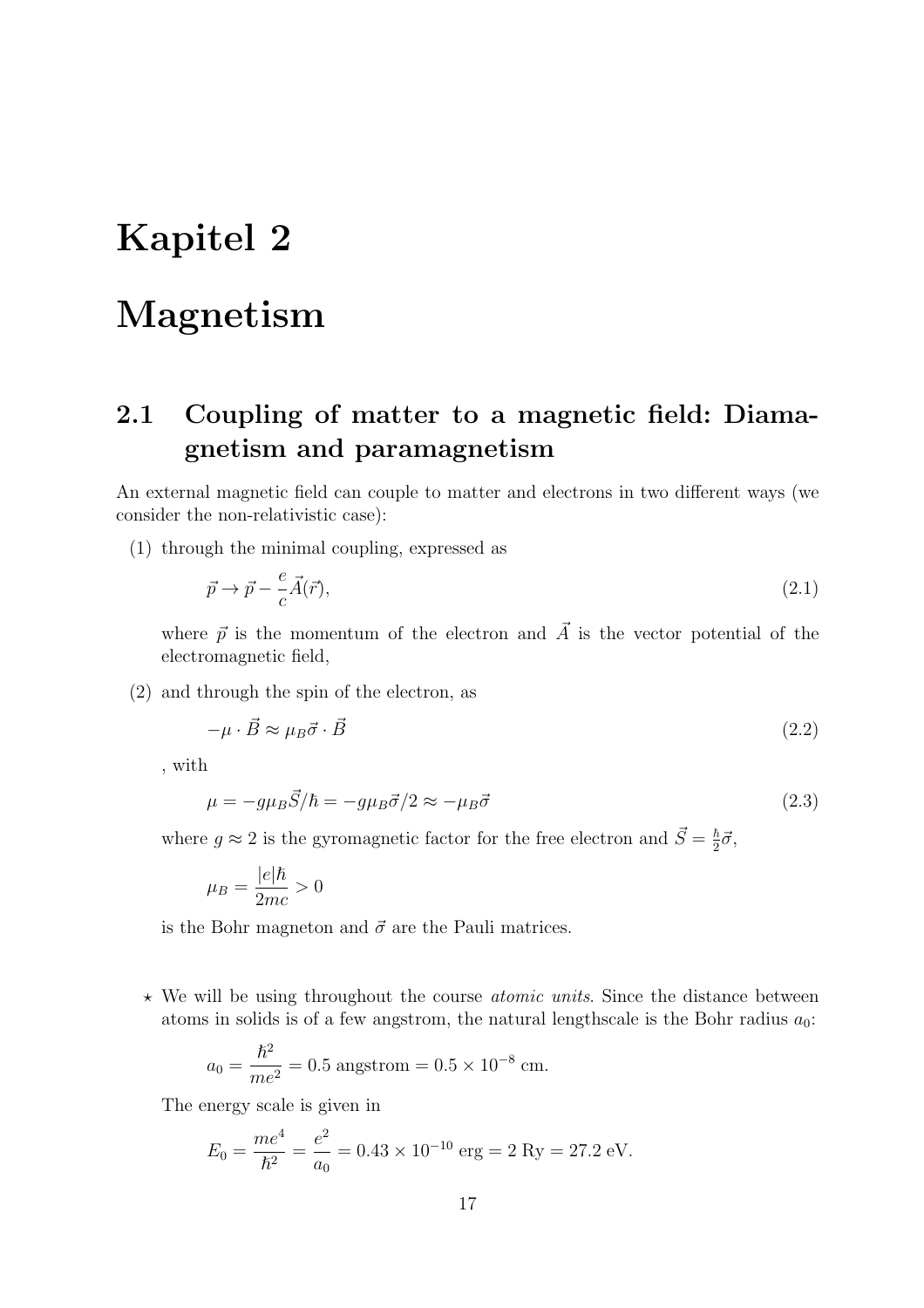The minimal coupling  $(2.1)$  is responsible for the *diamagnetism* in the system. The coupling to the spin, eq. (2.2), is the Zeeman coupling and is responsible for the paramagnatism in the system. From equations (2.1) and (2.2), we can write the Hamiltonian of an electron in a magnetic field  $\vec{B}$  as

$$
H = \frac{\left(\vec{p} - \frac{e}{c}\vec{A}\right)^2}{2m} - \frac{e\hbar}{2mc}\vec{\sigma} \cdot \vec{B} + \frac{e\hbar^2}{4m^2c^2}\frac{1}{r}\frac{dV}{dr}\vec{l} \cdot \vec{\sigma} + V(\vec{r}),
$$
\n(2.4)\n  
\nspin-orbit coupling

where  $V(\vec{r})$  is the lattice potential. This Hamiltonian can be derived out of the Dirac equation.

Let us consider a static magnetic field applied along the z direction:

$$
\vec{B} = (0, 0, B),
$$
  
\n
$$
\vec{A} = \frac{1}{2}(\vec{B} \times \vec{r}) = \frac{1}{2}(-By, Bx, 0)
$$
 (symmetric gauge)

and

$$
\left(\vec{p} - \frac{e}{c}\vec{A}\right)^2 = \vec{p}^2 - \frac{e}{c}\left(\vec{p}\cdot\vec{A} + \vec{A}\cdot\vec{p}\right) + \frac{e^2}{c^2}\vec{A}^2
$$
  
= 
$$
\vec{p}^2 + \frac{eB}{2c}\left(p_x y + yp_x - p_y x - xp_y\right) + \frac{e^2B^2}{4c^2}(x^2 + y^2).
$$

Then, the Hamiltonian (2.4) becomes

$$
H = \frac{\vec{p}^2}{2m} + \mu_B (l_z + \sigma_z) B + \frac{e^2 B^2}{8mc^2} (x^2 + y^2) + \frac{e\hbar^2}{4m^2 c^2} \frac{1}{r} \frac{dV}{dr} \vec{l} \cdot \vec{\sigma} + V(\vec{r}) \qquad (2.5)
$$

We note that

$$
L_z = xp_y - yp_x = \frac{\hbar}{i} \left( x \frac{\partial}{\partial y} - y \frac{\partial}{\partial x} \right) = \hbar l_z,
$$
  
\n
$$
l_z = \frac{1}{i} \left( x \frac{\partial}{\partial y} - y \frac{\partial}{\partial x} \right),
$$
  
\n
$$
S_z = \frac{\hbar}{2} \sigma_z = \frac{\hbar}{2} \left( \begin{array}{cc} 1 & 0 \\ 0 & -1 \end{array} \right).
$$

Here,  $\vec{L} = \hbar \vec{l}$  is the orbital angular momentum and  $\vec{S} = \frac{\hbar}{2}$  $\frac{\hbar}{2}\vec{\sigma}$  is the spin. From eq. (2.5), we have that the external magnetic field couples linearly to the orbital angular momentum and the spin.

How does the system react to the application of external magnetic field? It is to be expected that the system will magnetize, therefore we should analyze the thermal expectation value of the magnetization:

$$
\vec{M} = \langle \vec{\mu} \rangle = \text{Tr}(\rho \vec{\mu}) = -\frac{\partial}{\partial \vec{B}} F_S,
$$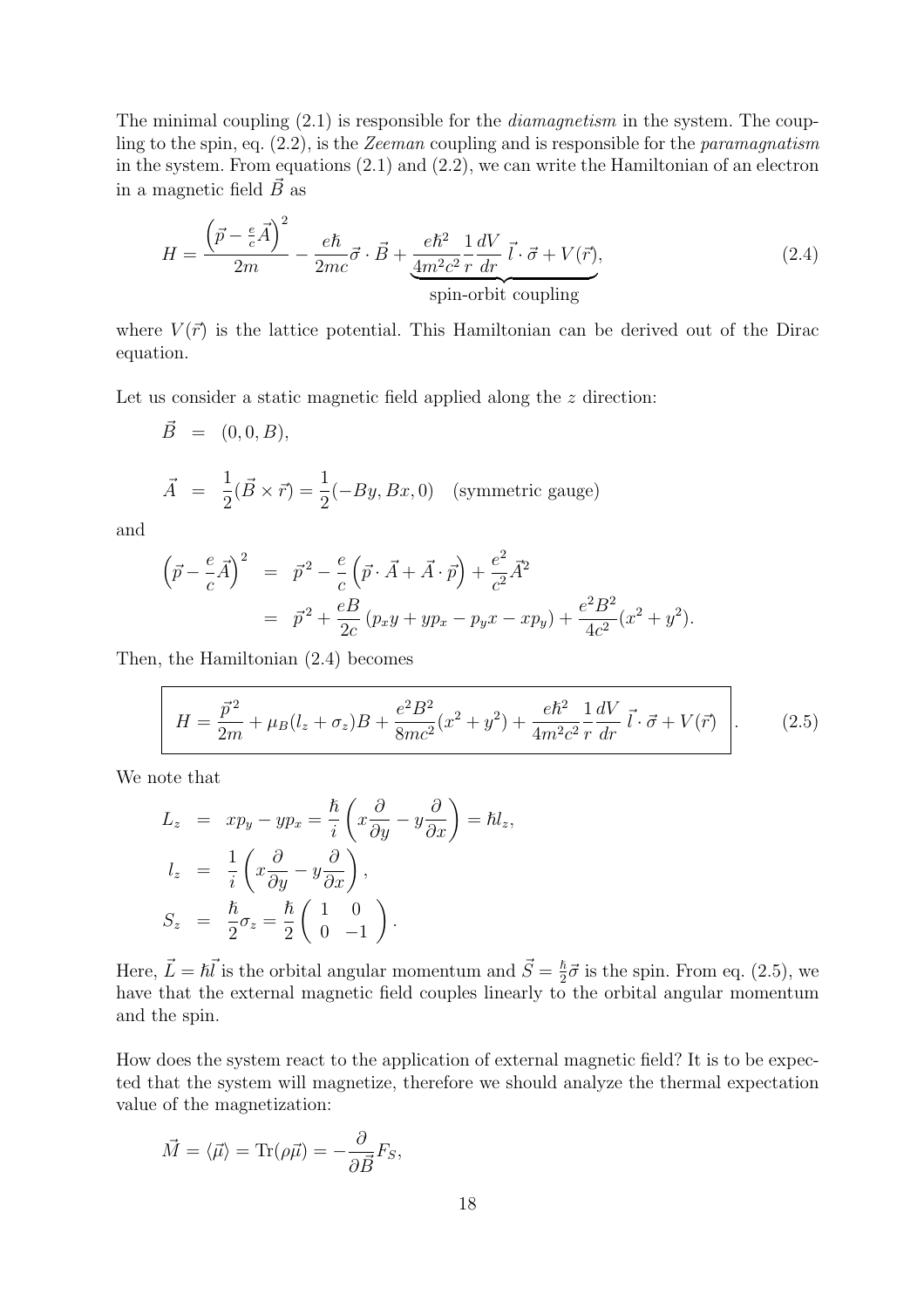where  $F_S$  is the free energy density of the system that can get magnetized. Reminder:

$$
dF_S = -SdT - \vec{M}d\vec{B}.
$$

The static (isothermal) magnetic susceptibility is then given by

$$
\chi_{\alpha\beta} = \frac{\partial M_{\alpha}}{\partial B_{\beta}} = -\frac{\partial}{\partial B_{\beta}} \frac{\partial}{\partial B_{\alpha}} F_{S} \bigg|,
$$

where  $\chi_{\alpha\beta}$  is a tensor with components  $\alpha$  and  $\beta$ . If we consider the equilibrium state, to which the system relaxes after application of a magnetic field, we can handle the system within equilibrium thermodynamics:

$$
F_S = -k_B T \ln \sum_n e^{-\beta E_n}.
$$

Here,  $E_n$  are the eigenvalues of the electron system in the presence of the external magnetic field. Then,

$$
\vec{M} = -\frac{\partial F_S}{\partial \vec{B}} = \frac{-1}{\sum_n e^{-\beta E_n}} \sum_n \frac{\partial E_n}{\partial \vec{B}} e^{-\beta E_n},
$$

which corresponds to

$$
\vec{M} = \langle \vec{\mu} \rangle = -\mu_B \langle \vec{l} + \vec{\sigma} \rangle = \frac{e\hbar}{2mc} \langle \vec{L} + 2\vec{S} \rangle.
$$

The magnetization is obtained out of the thermal average of the magnetic moment  $\vec{\mu}$ . Since the electrons have negative charge  $(e < 0)$ , the total magnetic moment has the opposite sign to orbital  $(\vec{L})$  and spin  $(\vec{S})$  moments.

If 
$$
\vec{B} = (0, 0, B)
$$
, then

$$
\chi_{zz} = \frac{\partial}{\partial B} M_z = \frac{1}{Z} \sum_n \left( \frac{1}{k_B T} \left( \frac{\partial E_n}{\partial B} \right)^2 - \frac{\partial^2 E_n}{\partial B^2} \right) e^{-\beta E_n}
$$

$$
- \frac{1}{Z^2 k_B T} \left( \sum_n \frac{\partial E_n}{\partial B} e^{-\beta E_n} \right)^2.
$$

with  $\mathcal{Z} = \sum_n e^{-\beta E_n}$  being the partition function in the canonical ensemble.

In order to obtain the eigenvalues of the Hamiltonian  $(2.5)$ , we apply perturbation theory up to the 2nd order in the magnetic field (see QM II course). The result reads as

$$
E_n = E_n^0 + \mu_B \langle n | l_z + \sigma_z | n \rangle B
$$
  
+ 
$$
\frac{e^2 B^2}{8mc^2} \langle n | (x^2 + y^2) | n \rangle
$$
  
+ 
$$
\mu_B^2 \sum_{m \neq n} \frac{|\langle n | l_z + \sigma_z | m \rangle|^2 B^2}{E_n^0 - E_m^0},
$$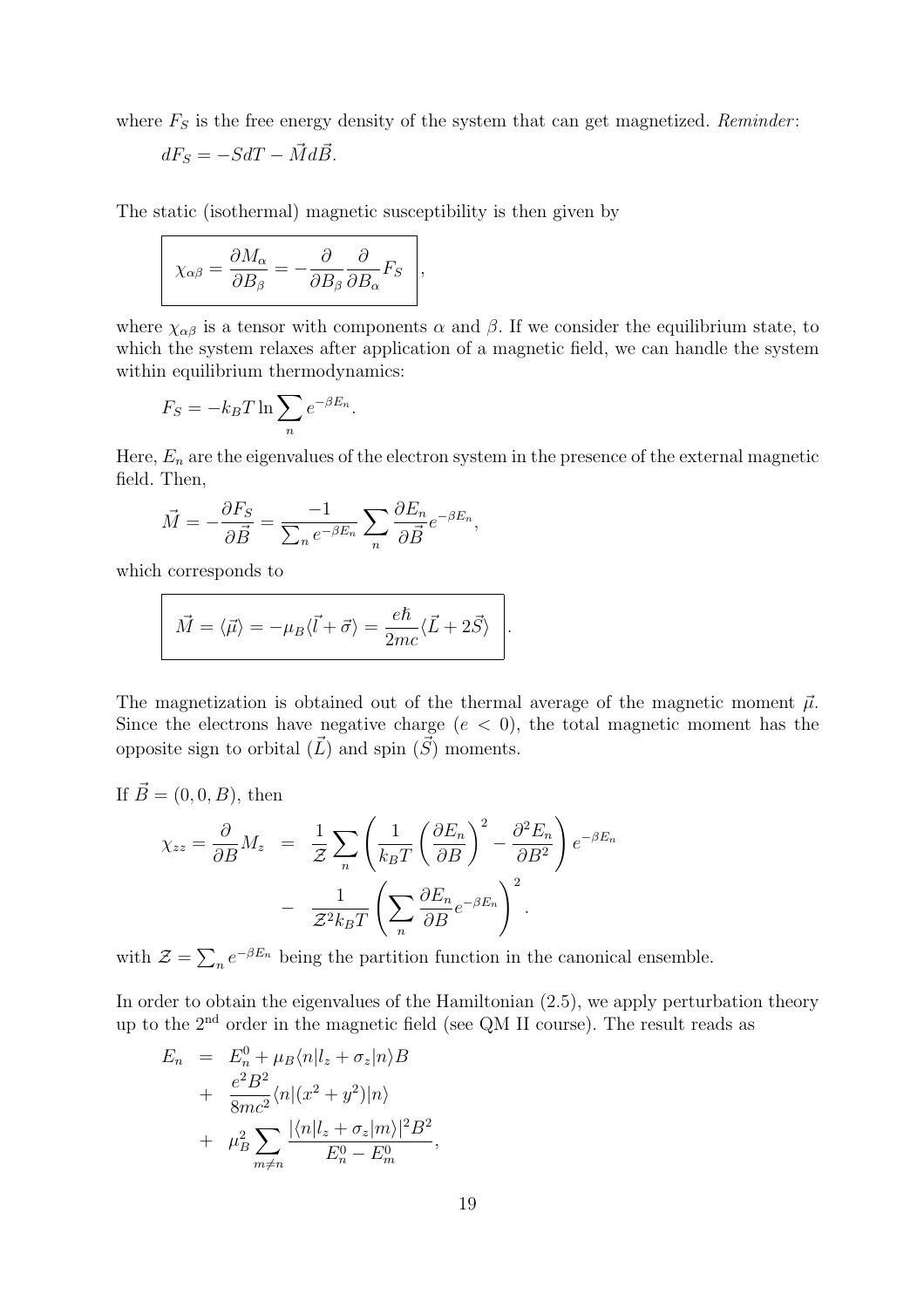where  $E_0$  are the eigenvalues of the unperturbed Hamiltonian In the limit  $B \to 0$ ,

$$
\frac{\partial E_n}{\partial B} = \mu_B \langle n | l_z + \sigma_z | n \rangle,
$$
\n
$$
\frac{\partial^2 E_n}{\partial B_n^2} = \frac{e^2}{4mc^2} \langle n | y^2 + x^2 | n \rangle + 2\mu_B^2 \sum_{m \neq n} \frac{|\langle n | l_z + \sigma_z | m \rangle|^2}{E_n^0 - E_m^0}.
$$
\n(2.6)

In the absence of collective magnetism due to interaction among the electrons, we have for  $B \to 0$  that

$$
M_z = -\frac{1}{\mathcal{Z}} \sum_n \frac{\partial E_n}{\partial B} e^{-\beta E_n} = -\frac{1}{\mathcal{Z}} \sum_n e^{-\beta E_n^0} \mu_B \langle n | l_z + \sigma_z | n \rangle = \langle \mu_z \rangle = 0,
$$

i. e., the magnetization disappears, since the magnetic moments thermally compensate. From eq. (2.6) we can divide the static susceptibility into three terms:

$$
\chi_{zz} = \chi_{\rm C} + \chi_{\rm vV} + \chi_{\rm dia},
$$

with

$$
\chi_{\rm C} = \frac{\mu_B^2}{k_B T} \frac{\sum_n (\langle n | l_z + \sigma_z | n \rangle)^2 e^{-\beta E_n}}{\sum_n e^{-\beta E_n}} = \frac{\langle \mu_z^2 \rangle}{k_B T} > 0 \tag{2.7}
$$

being the paramagnetic contribution,

$$
\chi_{\rm vV} = -2 \frac{1}{\sum_{n} e^{-\beta E_n}} \sum_{n} \left\{ e^{-\beta E_n} \sum_{m \neq n} \mu_B \frac{|\langle n | l_z + \sigma_z | m \rangle|^2}{E_n^0 - E_m^0} \right\} \tag{2.8}
$$

the van Vleck susceptibility and

$$
\chi_{\text{dia}} = -2 \frac{e^2}{8mc^2} \langle x^2 + y^2 \rangle = -\frac{e^2}{6mc^2} \langle r^2 \rangle < 0 \tag{2.9}
$$

the diamagnetic contribution.

The paramagnetic contribution, eq.  $(2.7)$ , is positive and has a  $1/T$ -temperature dependence:

$$
\chi_{\text{C}} = \frac{C}{T}
$$
, with  $C = \frac{\mu_B^2}{k_B} \frac{1}{Z} \sum_n \langle n | (l_z + \sigma_z) | n \rangle^2 e^{-\beta E_n}$ 

being the Curie constant. Please note that even when the magnetization is zero,  $\chi_C$  is different from zero and the system is in the paramagnetic state.

The paramagnetic contribution, eq. (2.8), is constant and positive since the eigenvalues of the excited states  $|m\rangle$  are larger than the ground state energy:  $E_m^0 > E_n^0$ . This term will be significant when

$$
k_B T \ll E_m^0 - E_n^0
$$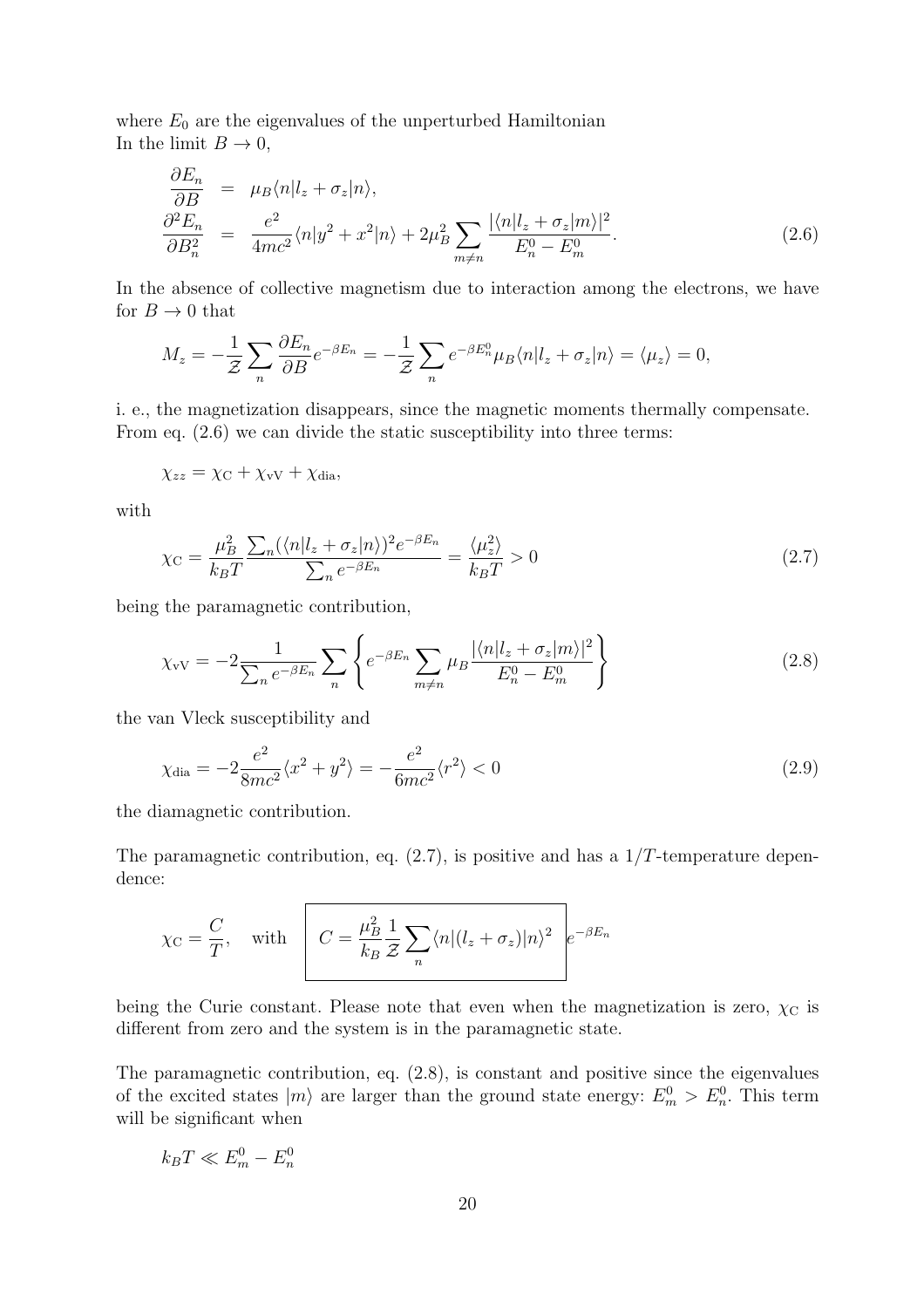i.e., at low temperature. For  $k_B T \gg E_m^0 - E_n^0$ , the van Vleck term has a 1/T-behavior like the Curie term.

The diamagnetic contribution, eq. (2.9), is negative, which implies that the magnetization of the system for small fields has opposite sign to the magnetic field. This is a purely quantum effect. It comes from the term  $\vec{p} \to \vec{p} - \frac{e}{c}\vec{A}$ . Usually, the paramagnetic contribution is larger than the diamagnetic contribution, but if the total angular momentum disappears, there is no paramagnetic contribution and we are left with only the diamagnetic contribution (see below). This is called the Larmor diamagnetism.

In this section, we considered *one* electron under the influence of a magnetic field. We will generalize these results to a system of N non-interacting electrons.

#### 2.2 Paramagnetism of localized magnetic moments

We consider a system of N atoms or ions with partially filled electron shells. The total magnetic moment per atom/ion is given by

 $\vec{J} = \vec{L} + \vec{S}$ .

In this case, we are dealing with *localized* magnetic moments, which correspond to the electrons in the partially filled shells and are localized on the atoms/ions, i.e. we are dealing with *insulators*. Let us consider the following two cases.

1) The electron shell has  $J = 0$ , which would be so in, for instance, shells with  $S = 2$ and  $L = 2$ :

$$
\vec{J} = \vec{L} + \vec{S},
$$
  
\n
$$
|J| = |L - S|, |L - S| + 1, ..., L + S,
$$
  
\n
$$
J = |L - S| = 0.
$$

In this case, the linear term  $\langle n|\vec{L}+\vec{S}|n\rangle$  disappears, and only the higher order terms (van Vleck paramagnetism and Larmor diamagnetism) contribute.

2) If the shell does not have  $J = 0$ , the linear term does not disappear and will dominate the magnetic behavior of the system. Please note that the ground state is  $(2J + 1)$ -fold degenerate in zero field. We can define the magnetic moment as

$$
\vec{\mu} = -\tilde{g}\mu_B \frac{\vec{J}}{\hbar},
$$

in the following we will set  $\hbar$  to 1 and therefore J will be dimensionless.

 $\tilde{g}$  is the Landé factor

$$
\tilde{g} = 1 + \frac{J(J+1) + S(S+1) - L(L+1)}{2J(J+1)}.
$$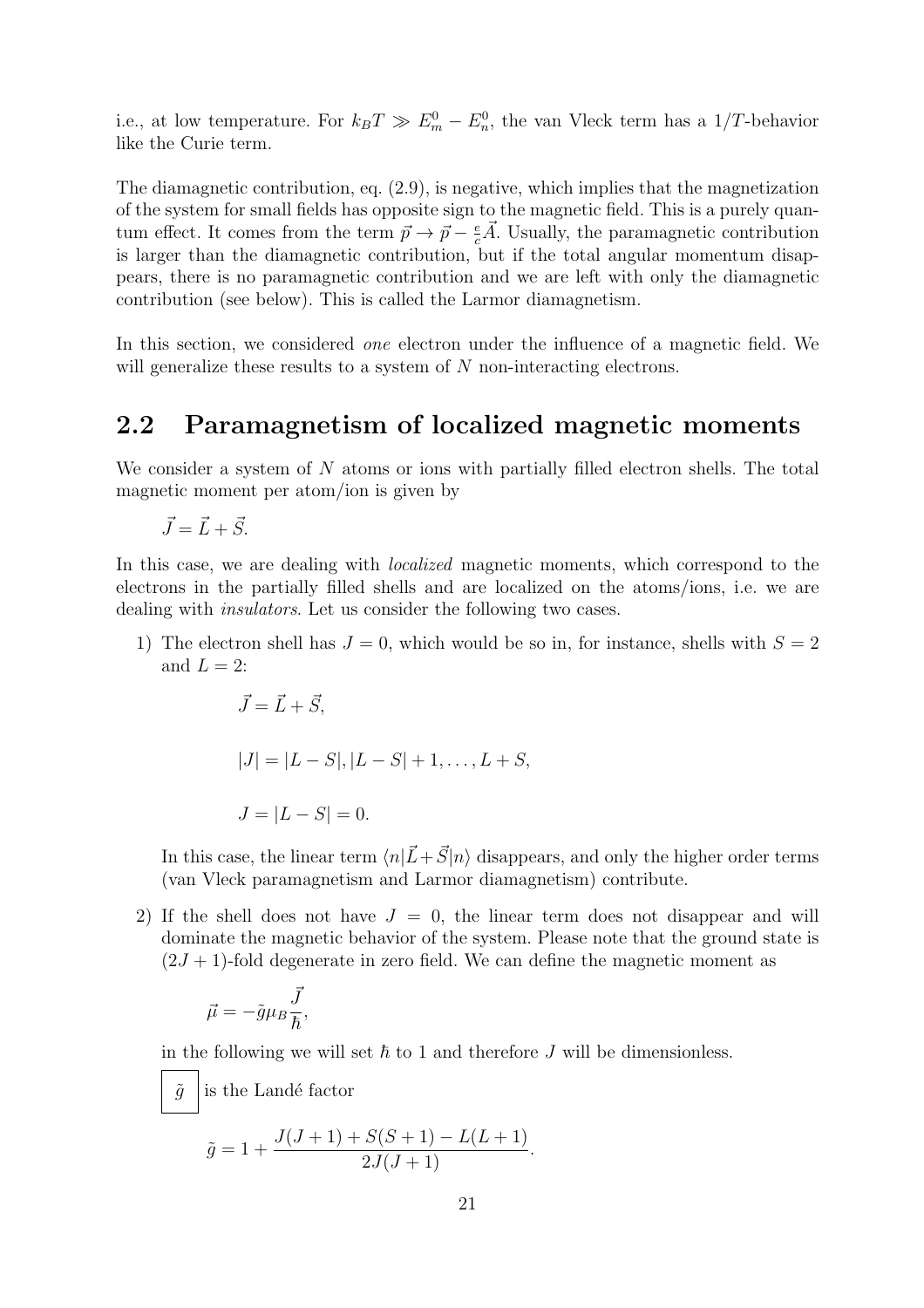In the following we will be using  $g = \tilde{g}$ . We consider now the simplest Hamiltonian where we neglect the diamagnetic contribution:

$$
H = -\sum_{i} \vec{\mu} \vec{B} = \sum_{i} g \mu_B J_z B,
$$

with  $\vec{B} = (0, 0, B)$ , and calculate the susceptibility for the N atoms:

$$
\mathcal{Z} = \text{Tr } e^{-\beta H} = \text{Tr } e^{-\beta \sum_{i} g \mu_B B J_z} = \prod_{i=1}^{N} \sum_{m_j=-J}^{+J} e^{-g \beta \mu_B B m_j}
$$

We make use of

$$
\sum_{k=0}^{n} ar^k = a \frac{1 - r^{n+1}}{1 - r}
$$
\n(2.10)

then

$$
\mathcal{Z} = \prod_{i=1}^{N} \frac{e^{-g\mu_B B J} (1 - e^{g\mu_B B (2J+1)\beta})}{1 - e^{g\mu_B B \beta}}
$$
  
= 
$$
\prod_{i=1}^{N} \frac{e^{g\mu_B B (J + \frac{1}{2})\beta} - e^{-g\mu_B B (J + \frac{1}{2})\beta}}{e^{g\mu_B B \beta \frac{1}{2}} - e^{-g\mu_B B \beta \frac{1}{2}}}.
$$

Then, the free energy is

$$
F = -k_B T \ln \mathcal{Z} = -Nk_B T \ln \frac{e^{g\mu_B B(J + \frac{1}{2})\beta} - e^{-g\mu_B B(J + \frac{1}{2})\beta}}{e^{g\mu_B B\beta \frac{1}{2}} - e^{-g\mu_B B\beta \frac{1}{2}}}
$$

and the magnetization

$$
M = -\frac{\partial}{\partial B} F,
$$
  
\n
$$
M = N g \mu_B \left( (J + \frac{1}{2}) \coth \left( \beta g \mu_B B (J + \frac{1}{2}) \right) - \frac{1}{2} \coth \left( g \mu_B \beta \frac{1}{2} \right) \right)
$$
  
\n
$$
= N g \mu_B J B_J (g J \mu_B B \beta),
$$

where

$$
\mathcal{B}_J(x) = \frac{2J+1}{2J} \coth\left(\frac{2J+1}{2J}x\right) - \frac{1}{2J} \coth\left(\frac{x}{2J}\right)
$$

is the Brillouin function. This function is shown in Fig. 2.1. For  $x \ll 1$  it is linear and for  $x \gg 1$   $\mathcal{B}_J(x) \rightarrow 1$  and  $M \rightarrow Ng\mu_B J$ , the saturation magnetization.

For small magnetic fields,

$$
\coth(x) \approx \frac{1}{x} + \frac{x}{3} + \dots
$$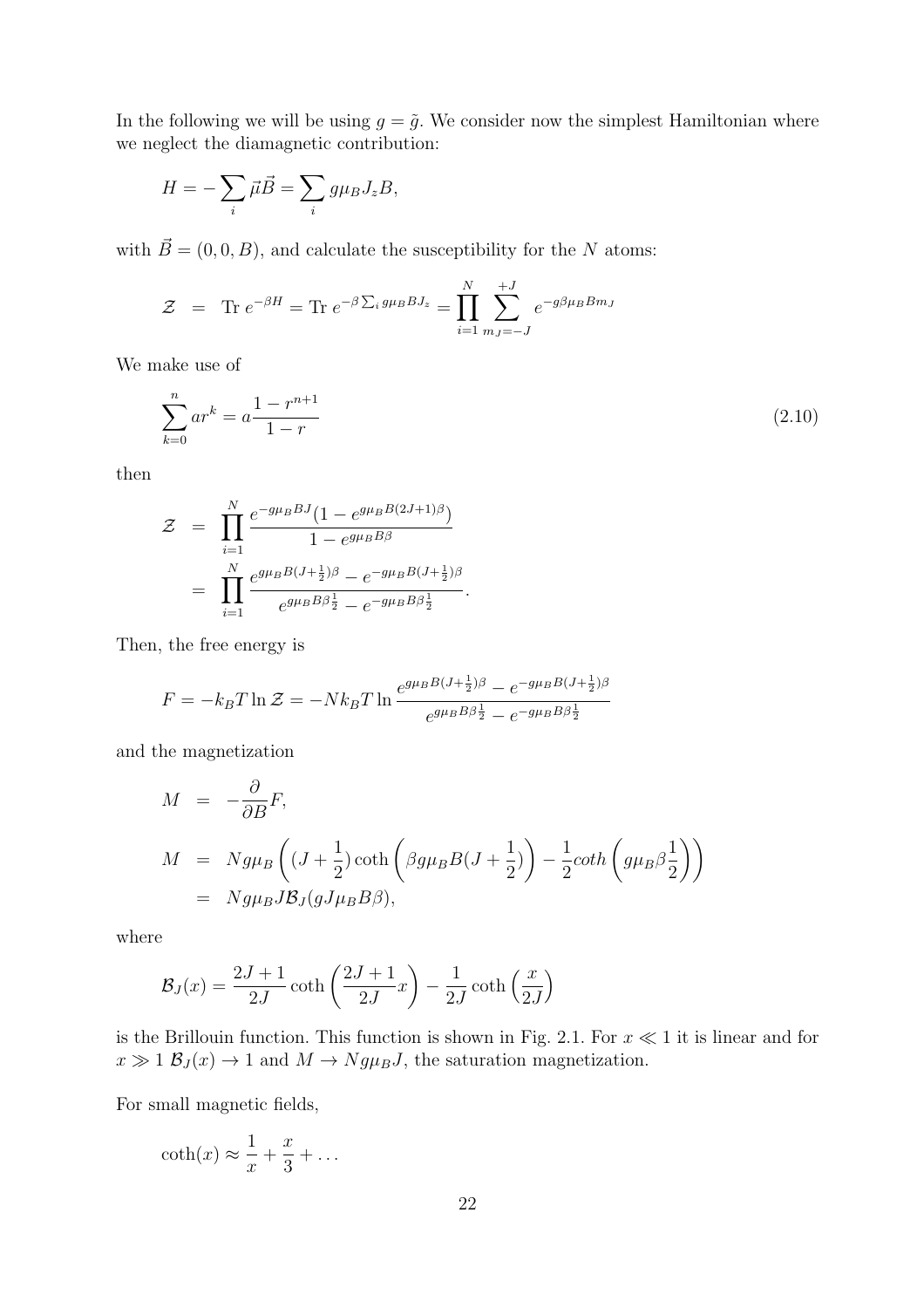

Abbildung 2.1: The Brillouin function.

so that

$$
\mathcal{B}_J(x) \approx \left(1 + \frac{1}{J}\right) \frac{x}{3},
$$
  

$$
M \approx N \frac{J+1}{J} g \mu_B J \frac{g \mu_B J B \beta}{3} = N \frac{(g \mu_B)^2 J (J+1)}{3 k_B T} B
$$

and

$$
\chi = \left. \frac{\partial M}{\partial B} \right|_{B \to 0} = N \frac{(g\mu_B)^2 J(J+1)}{3k_B T}
$$

$$
\Rightarrow \quad \chi = \frac{C}{T} \quad \text{with} \quad C = N \frac{J(J+1)}{3k_B} (g\mu_B)^2.
$$

For spin- $\frac{1}{2}$  systems,

$$
J = S = \frac{1}{2}
$$
,  $g = 2$ ,  $C = N \frac{\mu_B^2}{k_B}$ .

Then,

$$
\mathcal{B}_{1/2}(x) = \tanh(x)
$$

and

$$
M = N\mu_B \tanh\left(\frac{\mu_B B}{k_B T}\right).
$$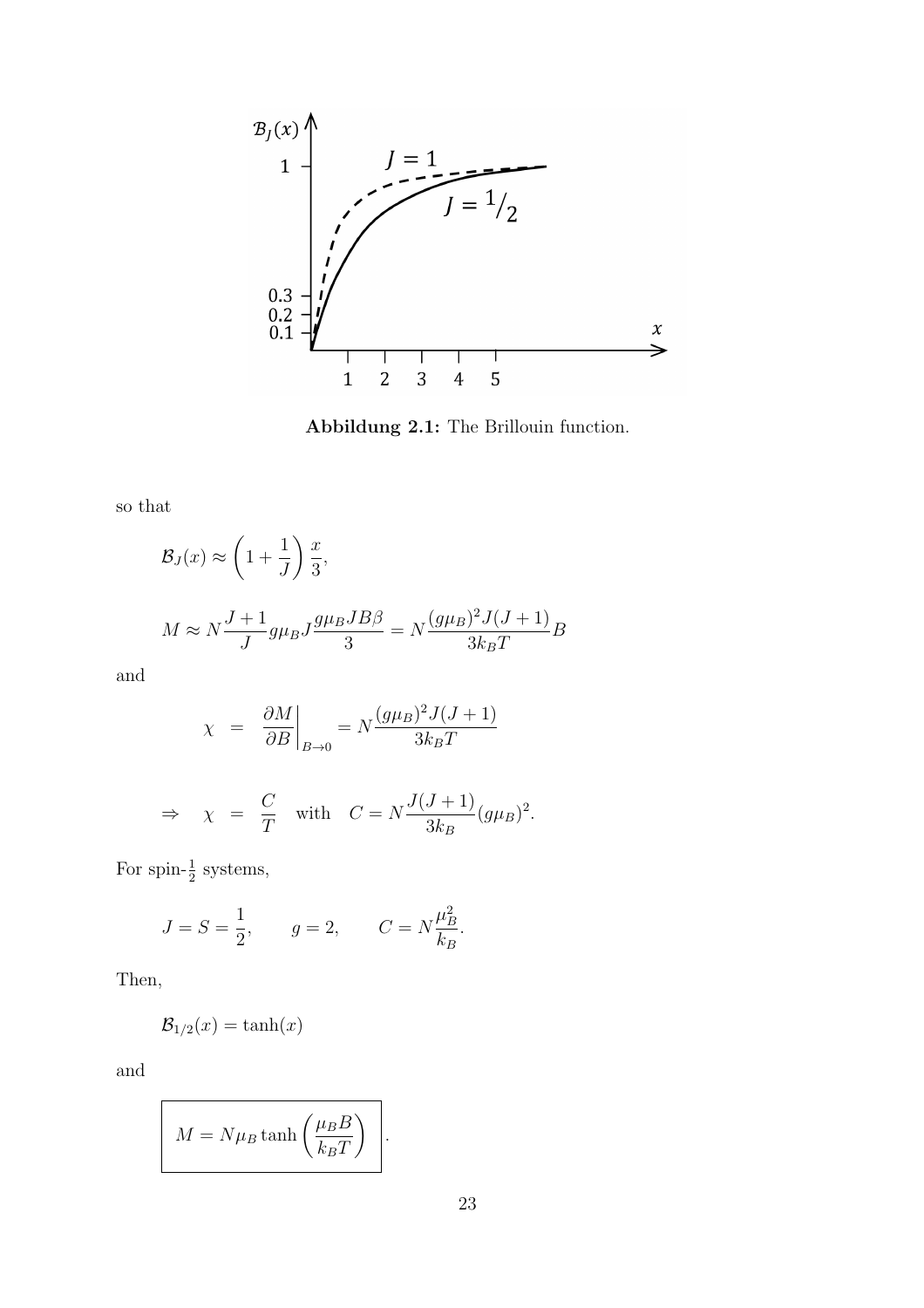## 2.3 Pauli paramagnetism of conduction electrons

In the previous section, we considered localized moments. In the present section, we shall deal with conduction electrons in a metal. The electrons have a spin and the application of a magnetic field induces their magnetization. Therefore, we also expect a paramagnetic contribution from the conduction electrons.

Let us consider a minimal model where the spin of the conduction electrons is coupled to an external magnetic field:

$$
H = \sum_{\vec{k},\sigma} \varepsilon_{\vec{k}} c_{\vec{k}\sigma}^{\dagger} c_{\vec{k}\sigma} + \mu_B B \sum_{\vec{k}} (c_{\vec{k}\uparrow}^{\dagger} c_{\vec{k}\uparrow} - c_{\vec{k}\downarrow}^{\dagger} c_{\vec{k}\downarrow}). \tag{2.11}
$$

The z-component of all electron spins is

$$
S_z = \frac{1}{2} \sum_{\vec{R}} (c_{\vec{R}\uparrow}^{\dagger} c_{\vec{R}\uparrow} - c_{\vec{R}\downarrow}^{\dagger} c_{\vec{R}\downarrow}) = \frac{1}{2} \sum_{\vec{k}} (c_{\vec{k}\uparrow}^{\dagger} c_{\vec{k}\uparrow} - c_{\vec{k}\downarrow}^{\dagger} c_{\vec{k}\downarrow})
$$

and

$$
\mu_z = -g\mu_B S_z = -\mu_B \sum_{\vec{k}} (c_{\vec{k}\uparrow}^\dagger c_{\vec{k}\uparrow} - c_{\vec{k}\downarrow}^\dagger c_{\vec{k}\downarrow}).
$$

We calculate now the magnetization due to the application of an external magnetic field  $\vec{B} = (0, 0, B)$ :

$$
M = \langle \mu_z \rangle = -\mu_B \sum_{\vec{k}} (\langle c_{\vec{k}\uparrow}^{\dagger} c_{\vec{k}\uparrow} \rangle - \langle c_{\vec{k}\downarrow}^{\dagger} c_{\vec{k}\downarrow} \rangle). \tag{2.12}
$$

The Hamiltonian (2.11) can be rewritten as

$$
H = \sum_{\vec{k}} (\varepsilon_{\vec{k}} + \mu_B B) c_{\vec{k}\uparrow}^{\dagger} c_{\vec{k}\uparrow} + \sum_{\vec{k}} (\varepsilon_{\vec{k}} - \mu_B B) c_{\vec{k}\downarrow}^{\dagger} c_{\vec{k}\downarrow}
$$

so that we have free electrons with slightly displaced one-particle energies:  $\varepsilon \pm \mu_B B$  (see Fig. 2.2).

Therefore, the expectation value in eq. (2.12) can be calculated through the Fermi function:

$$
M = -\mu_B \int d\varepsilon \left[ f(\varepsilon + \mu_B B)\rho_0(\varepsilon + \mu_B B) - f(\varepsilon - \mu_B B)\rho_0(\varepsilon - \mu_B B) \right],
$$

where  $\rho_0(\varepsilon)$  is the density of states of the free electrons. For small B, we perform a Taylor expansion:

$$
M = -2\mu_B^2 B \int d\varepsilon \, \rho_0(\varepsilon) \frac{df}{d\varepsilon} = 2\mu_B^2 B \int d\varepsilon \, \rho_0(\varepsilon) \left(-\frac{df}{d\varepsilon}\right), \qquad -\frac{df}{d\varepsilon} = \delta(\varepsilon - \varepsilon_F).
$$

Then,

 $M = 2\mu_B^2 B \rho_0(\varepsilon_F)$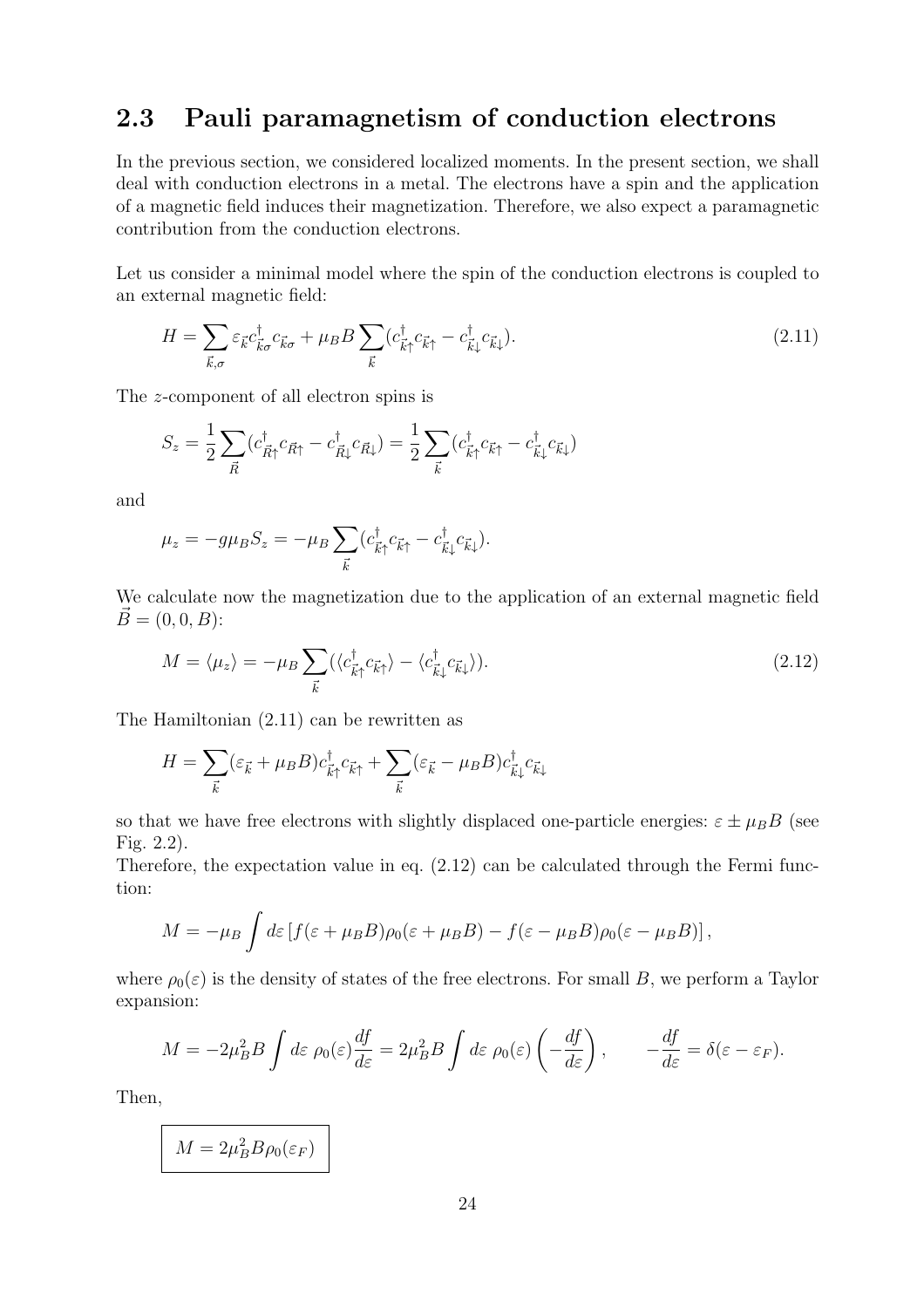

Abbildung 2.2: Energy spectrum of the conduction electrons in an external magnetic field.

and

$$
\chi_{\text{Pauli}} = 2\mu_B^2 \rho_0(\varepsilon_F)
$$

is the Pauli susceptibility (only valid for small  $B$ ). Therefore, one expects in metals at low temperature a constant contribution to the susceptibility.

#### 2.4 Landau diamagnetism

In the previous section, we dealt with the coupling of the spins of conduction electrons to an external magnetic field. The conduction electrons have also a well defined  $\vec{p}$ , and therefore we will also have a diamagnetic contribution due to the diamagnetic coupling to the magnetic field:

$$
\vec{p} \to \vec{p} - \frac{e}{c}\vec{A}.
$$

In order to analyze only this coupling, we consider spinless fermions in a magnetic field. In this case, the Hamilton operator is

$$
H = \sum_{i=1}^{N} \frac{(\vec{p}_i - \frac{e}{c}\vec{A}(\vec{r}_i))^2}{2m}
$$
  
= 
$$
\sum_{i} \frac{1}{2m} (\vec{p}_i - \frac{e}{c}\vec{p}_i\vec{A}_i(\vec{r}_i) - \frac{e}{c}\vec{A}_i(\vec{r}_i)\vec{p}_i + \frac{e^2}{c^2}\vec{A}^2(\vec{r}_i)).
$$

For the magnetic field given as  $\vec{B} = (0, 0, B)$  and the Landau gauge,

$$
\vec{A} = (0, Bx, 0), \qquad \text{div}\vec{A} = 0 \quad \Rightarrow \quad \vec{p}\vec{A} = \vec{A}\vec{p},
$$

the Hamiltonian reads

$$
H = \sum_{i} \left( \frac{p_{ix}^2}{2m} + \frac{p_{iy}^2}{2m} + \frac{p_{iz}^2}{2m} - \frac{eB}{mc} p_{iy} x_i + \frac{e^2 B^2}{2mc^2} x_i^2 \right).
$$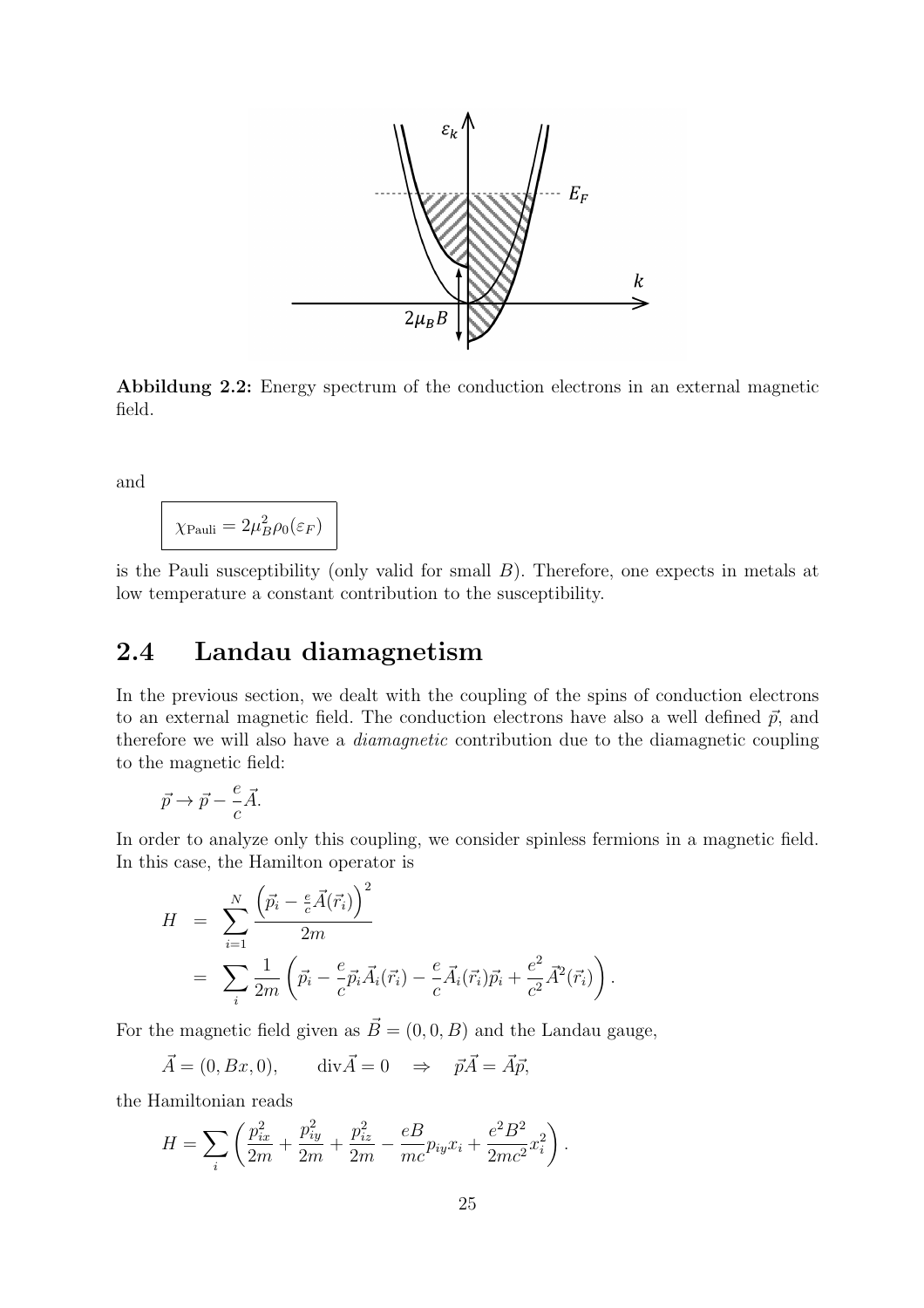Since we are considering non-interacting electrons, we concentrate on the  $H$  for one electron:

$$
H_i = \frac{p_x^2}{2m} + \frac{m}{2}\omega_o^2 \left(x - \frac{p_y}{m\omega_o}\right)^2 + \frac{p_z^2}{2m},
$$

where

$$
\omega_o = \frac{eB}{mc}
$$

is the cyclotron frequency, which corresponds to the classical frequency of particles in a magnetic field due to the Lorentz force in the xy plane. We consider the following one-particle wavefunction:

$$
\Psi(\vec{r}) = C\varphi(x)e^{ik_yy}e^{ik_zz}.
$$

Here, C is a normalization constant, and the y- and z-dependences are given in plane waves since the Hamiltonian does not depend explicitly on either  $y$  or  $z$ . Then,

$$
H\Psi(\vec{r}) = \left(\frac{p_x^2}{2m} + \frac{m}{2}\omega_0^2\left(x - \frac{\hbar k_y}{m\omega_0}\right)^2 + \frac{\hbar^2 k_z^2}{2m}\right)C\varphi(x)e^{ik_yy}e^{ik_zz}
$$
  
=  $EC\varphi(x)e^{ik_yy}e^{ik_zz}.$ 

We are left with a displaced harmonic oscillator for the  $x$  coordinate:

$$
\varphi(x) = \varphi_n\left(\frac{x - x_0}{\lambda}\right),\,
$$

where

$$
x_0 = \frac{\hbar k_y}{m\omega_0} = \frac{\hbar c k_y}{eB},
$$
  

$$
\lambda = \sqrt{\frac{\hbar}{m\omega_0}} = \sqrt{\frac{\hbar c}{eB}}.
$$

 $\varphi(x)$  are the Hermite polynomials. The eigenvalues of H are

$$
E_{n,k_y,k_z} = \hbar\omega_0 \left(n + \frac{1}{2}\right) + \frac{\hbar^2 k_z^2}{2m} \Bigg|,
$$

with  $n$  being the Landau quantum number.

Instead of free electrons with dispersion

$$
\varepsilon_{\vec{k}}=\frac{\hbar^2 k^2}{2m},
$$

we now have free electrons with one-particle energies  $E_{n,k_y,k_z}$ , which are determined through three quantum numbers: the Landau quantum number n,  $k_y$  and  $k_z$ . The energy,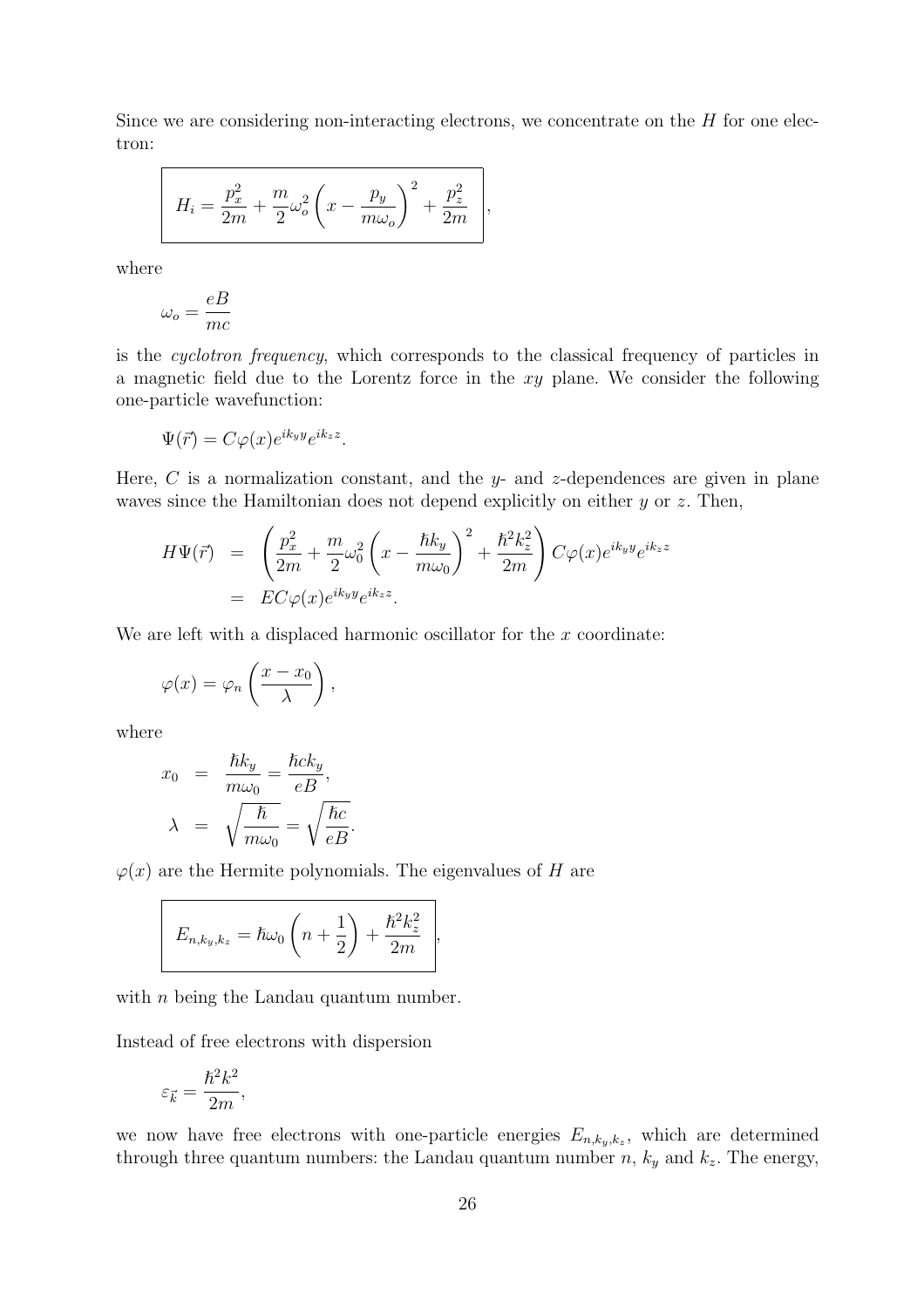however, has no explicit dependence on  $k_y$ . Therefore, we have degeneracy in the Landau level. This degeneracy is determined from the following condition for  $x_0$ :

$$
x_0 = \frac{\hbar k_y}{m\omega_0} \le L_x.
$$

On the other hand, we have periodic boundary conditions in  $y$ :

$$
k_y = \frac{2\pi}{L_y} l_y \quad \text{with} \quad l_y \in N.
$$

Then,

$$
\frac{2\pi\hbar}{m\omega_0 L_y} l_y \leq L_x \quad \Rightarrow \quad l_y \leq \frac{m\omega_0 L_x L_y}{2\pi\hbar},
$$

which implies that the number of allowed  $l_y$ , defining the degeneracy of a Landau level, is

$$
\frac{m\omega_0 L_y L_x}{2\pi\hbar} = \frac{|e|B}{c} \frac{L_x L_y}{2\pi\hbar}.
$$

Let us calculate the contribution of the Landau diamagnetism to the susceptibility by considering the thermodynamic relations. We can work either in the canonical or in the grand canonical ensemble:

$$
\Phi = -2k_B T \sum_{\alpha} \ln \left( 1 + e^{-\beta(\varepsilon_{\alpha} - \mu)} \right)
$$
\n
$$
= -2k_B T \frac{L_z}{2\pi\hbar} \int dk_z \frac{|e|B L_x L_y}{c} \sum_{n=0}^{\infty} \ln \left( 1 + e^{-\beta(\varepsilon_{\alpha} - \mu)} \right)
$$
\n
$$
= -\frac{k_B T V}{2\pi^2} \frac{|e|B}{\hbar^2} \sum_{n=0}^{\infty} \int dk_z \ln \left[ 1 + e^{-\beta(\hbar\omega_0(n + \frac{1}{2}) + \frac{\hbar^2 k_z^2}{2m} - \mu)} \right],
$$

which can be written as

$$
\Phi = \frac{-|e|k_B T V}{2\pi^2 \hbar^2} \frac{B}{c} \sum_{n=0}^{\infty} g(\mu - \hbar \omega_0 (n + \frac{1}{2})),
$$

where

$$
g(\mu - x) = \int dk_z \ln \left( 1 + e^{\beta(\mu - x - \frac{\hbar^2 k_z^2}{2m})} \right).
$$

In order to perform the sum over the Landau quantum number, we can use the Euler-Maclaurin formula:

$$
\sum_{n=0}^{\infty} F(n + \frac{1}{2}) = \int_0^{\infty} F(x) dx + \frac{1}{24} F'(0).
$$

Then,

$$
\sum_{n=0}^{\infty} g(\mu - \hbar \omega_0 (n + \frac{1}{2})) = \int_0^{\infty} g(\mu - \hbar \omega_0 x) dx + \frac{1}{24} \frac{d}{dx} g(x) \Big|_{x=0}
$$
  
=  $\frac{1}{\hbar \omega_0} \int_{-\infty}^{\mu} dy g(y) - \frac{\hbar \omega_0}{24} \frac{d}{dy} g(y) \Big|_{y=\mu}$ ,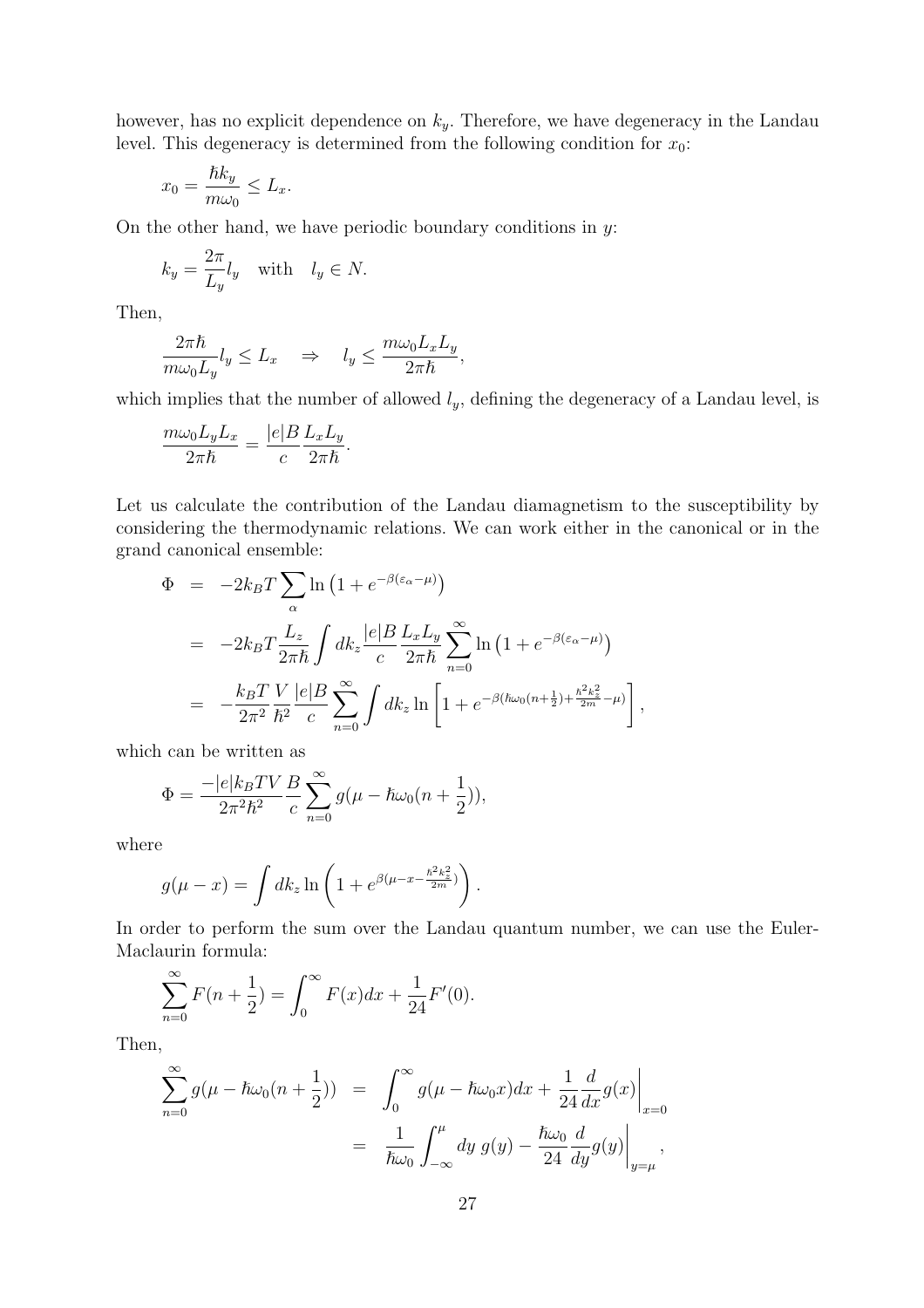with  $y = \mu - \hslash \omega_0 x$ . The grand canonical potential then becomes

$$
\Phi = \frac{k_B T m}{2\pi^2 \hbar^3} V \left[ \underbrace{\int_{-\infty}^{\mu} dy \ g(y)}_{B-\text{independent}} - \frac{(\hbar \omega_0)^2}{24} \frac{d}{dy} g(y) \Big|_{\mu} \right].
$$

It can be written as

$$
\Phi = \Phi_0(T,\mu) - \frac{\hbar^2 e^2 B^2}{24m^2 c^2} \frac{\partial^2}{\partial \mu^2} \Phi_0(T,\mu),
$$

 $\overline{a}$ 

with

$$
\Phi_0(T,\mu) = \frac{k_B T m}{2\pi^2 \hbar^3} V \int_{-\infty}^{\mu} dy \ g(y) = \frac{k_B T m}{2\pi^2 \hbar^3} V \int_{-\infty}^{\mu} dy \int dk_z \ln\left(1 + e^{\beta(y - \frac{\hbar^2 k_z^2}{2m})}\right).
$$

Then,

$$
M = -\frac{\partial \Phi}{\partial B} = \frac{e^2 \hbar^2}{12m^2 c^2} B \frac{\partial^2 \Phi_0}{\partial \mu^2}
$$

and

$$
\chi = \frac{\partial M}{\partial B} = \frac{e^2 \hbar^2}{12m^2 c^2} \frac{\partial^2 \Phi_0}{\partial \mu^2}.
$$

Therefore, the Landau susceptibility is

$$
\chi_{\text{Landau}} = \frac{1}{3} \mu_B^2 \frac{\partial^2 \Phi_0}{\partial \mu^2}.
$$

For  $\Phi_0$ , we directly take the grand canonical potential for free electrons without magnetic field:

$$
\Phi_0 = -2k_B T \sum_{\vec{k}} \ln (1 + e^{-\beta(\varepsilon_{\vec{k}} - \mu)}) ,
$$
  
\n
$$
\frac{\partial \Phi_0}{\partial \mu} = -2 \sum_{\vec{k}} \frac{e^{-\beta(\varepsilon_{\vec{k}} - \mu)}}{1 + e^{-\beta(\varepsilon_{\vec{k}} - \mu)}} = -2 \sum_{\vec{k}} \frac{1}{e^{\beta(\varepsilon_{\vec{k}} - \mu)} + 1}
$$
  
\n
$$
= -2 \sum_{\vec{k}} f(\varepsilon_{\vec{k}}),
$$
  
\n
$$
\frac{\partial^2 \Phi_0}{\partial \mu^2} = 2 \sum_{\vec{k}} \frac{df}{d\varepsilon_{\vec{k}}} \xrightarrow{T \to 0} -2\rho_0(\varepsilon_F).
$$

Then,

$$
\chi_{\text{Landau}} = -\frac{1}{3} \chi_{\text{Pauli}} \Bigg|.
$$

The total contribution of the conduction electrons to the susceptibility is

$$
\boxed{\chi_{\text{total}} = \frac{2}{3} \chi_{\text{Pauli}}},
$$

and it is paramagnetic.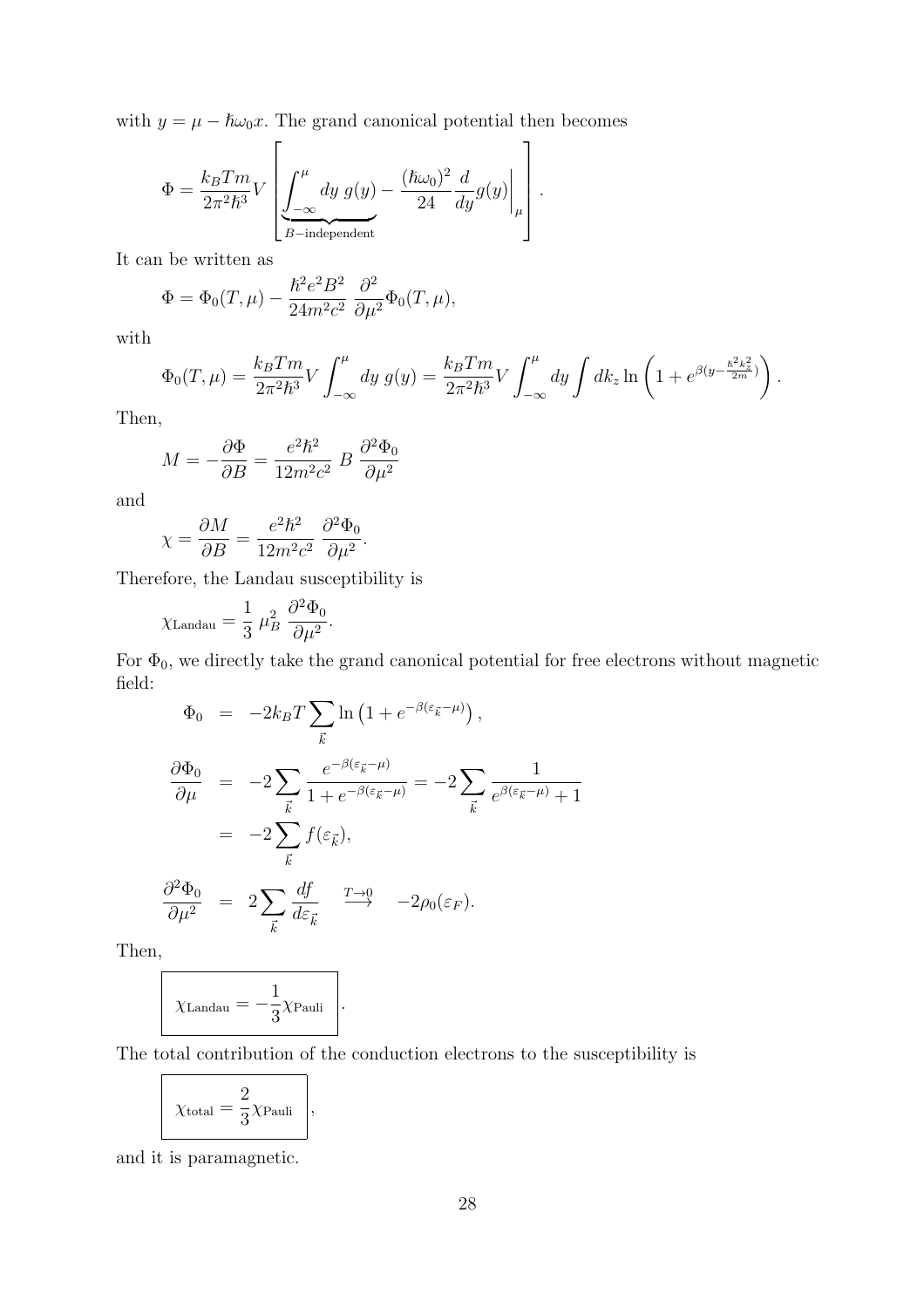#### 2.5 De Haas van Alphen effect

The de Haas van Alphen effect is the *periodic variation* of the magnetic susceptibility as a function of the inverse of the magnetic field. With this effect one can measure the Fermi surface of metals as well the effective mass of conduction electrons. The De Haas van Alphen effect is based on the energy quantization of the electrons due to the external magnetic field.

Let us consider the  $k_x - k_y$  plane perpendicular to the magnetic field. Without application of a magnatic field, both  $k_x$  and  $k_y$  are good quantum numbers, *i. e.*, the electronic states are characterized through lattice points in the  $k_x-k_y$  plane. In a magnetic field, the states are degenerate and characterized by the Landau quantum number  $n$ . There are

$$
\frac{|e|BL_xL_y}{2\pi\hbar c}
$$

degenerate states with energy  $\hbar\omega_0(n+\frac{1}{2})$  $(\frac{1}{2})$ .

In order to understand quantum oscillations in the presence of a magnetic field, let us consider the two-dimensional free electron gas in the  $x - y$  plane and a magnetic field applied along the z-direction. The Landau states are quantized and, since there is no third dimension, there is no continuum contribution. The energy eigenvalues are

$$
E_n = \hbar \omega_0 (n + \frac{1}{2}),
$$

and the degeneracy for every level is

$$
\frac{m\omega_0 L_x L_y}{2\pi\hbar} = \frac{|e|BL_x L_y}{2\pi\hbar c} = pB,
$$

with

$$
p = \frac{|e|BL_xL_y}{2\pi\hbar c}.
$$

If we have a system of N electrons,  $pBn_0$  electrons fill  $n_0$  Landau levels, and the remaining  $N - pBn_0$  electrons fill the  $(n_0 + 1)$ <sup>th</sup> level. The total energy is then given by

$$
E_{\text{tot}} = \sum_{n=0}^{n_0 - 1} pB\hbar\omega_0(n + \frac{1}{2}) + \hbar\omega_0(N - pBn_0).
$$

For larger B, the filling of the  $(n_0+1)$ <sup>th</sup> level decreases linearly. The situation is graphically expressed in Fig. 2.3.

If

$$
B = \frac{N}{pn_0} \qquad \Rightarrow \qquad \frac{1}{B} = \frac{pn_0}{N},
$$

the  $(n_0+1)$ <sup>th</sup> level won't be filled anymore, and the Fermi energy is then at the  $n_0$ <sup>th</sup> level. Therefore, for the total energy and magnetization we expect a  $\frac{1}{6}$  $\frac{1}{B}$ -periodic behavior.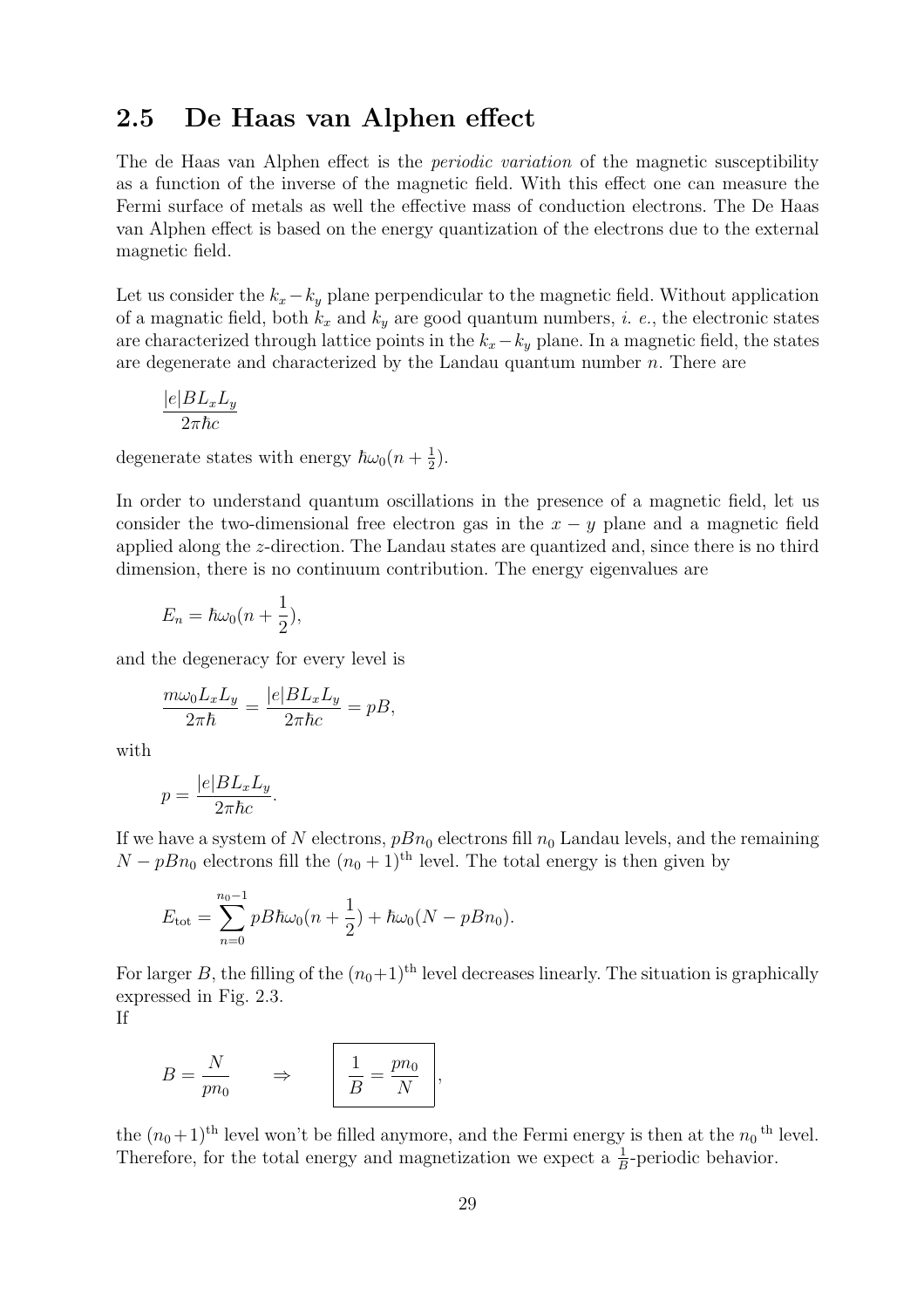

Abbildung 2.3: Filling of the Landau levels in different magnetic fields.

### 2.6 Quantum Hall effect

Since in two dimensions only discrete highly degenerate Landau levels are present, one can in such cases analyze the Landau quantization in detail. The density of states of a two-dimensional spinless non-interacting electron gas in a strong magnetic field is given by

$$
\rho_{2d}(E) = \frac{m\omega_0 L_x L_y}{2\pi\hbar} \sum_n \delta\left(E - \hbar\omega_0(n + \frac{1}{2})\right).
$$

This density of states consists of delta peaks at the Landau energies  $\hbar\omega_0(n + \frac{1}{2})$  $(\frac{1}{2})$  weighted by the degeneracy.

With the help of semiconductor physics, it is possible to create a purely two-dimensional electron gas. This is done on heterostructures of p-doped GaAs and n-doped  $Ga_{1-x}Al_xAs$ . Using the molecular beam epitaxy (MBE) technique, one can grow alternately the two semiconductors in order to form a heterostructure. Each layer has a width of about several nanometers. Ga<sub>1-x</sub>Al<sub>x</sub>As is n-type doped, which generates extra mobile electrons in its conduction band. These electrons migrate to fill the holes at the top of the GaAs valence band and partially end up as states near the bottom of the GaAs conduction band. There is of course a positive charge left on the donor impurities which attracts these electrons to the interface and "bends" the bands. This is the *source of electric field* in the system.

The transfer of electrons from  $Ga_{1-x}Al_xAs$  to GaAs continues until the dipole layer formed from the positive donors and the negative inversion layer is sufficiently strong. This dipole layer gives rise to a potential discontinuity, which makes the Fermi level of GaAs equal to that of  $Ga_{1-x}Al_xAs$ .

The electronic states perpendicular to the separation layer are localized so that in the layer between GaAs and  $Ga_{1-x}Al_xAs$  there is a two-dimensional electron gas.

A possible way to investigate this two-dimensional electron gas is by considering the Hall effect. For that we shall introduce this effect briefly.

Reminder: Hall effect.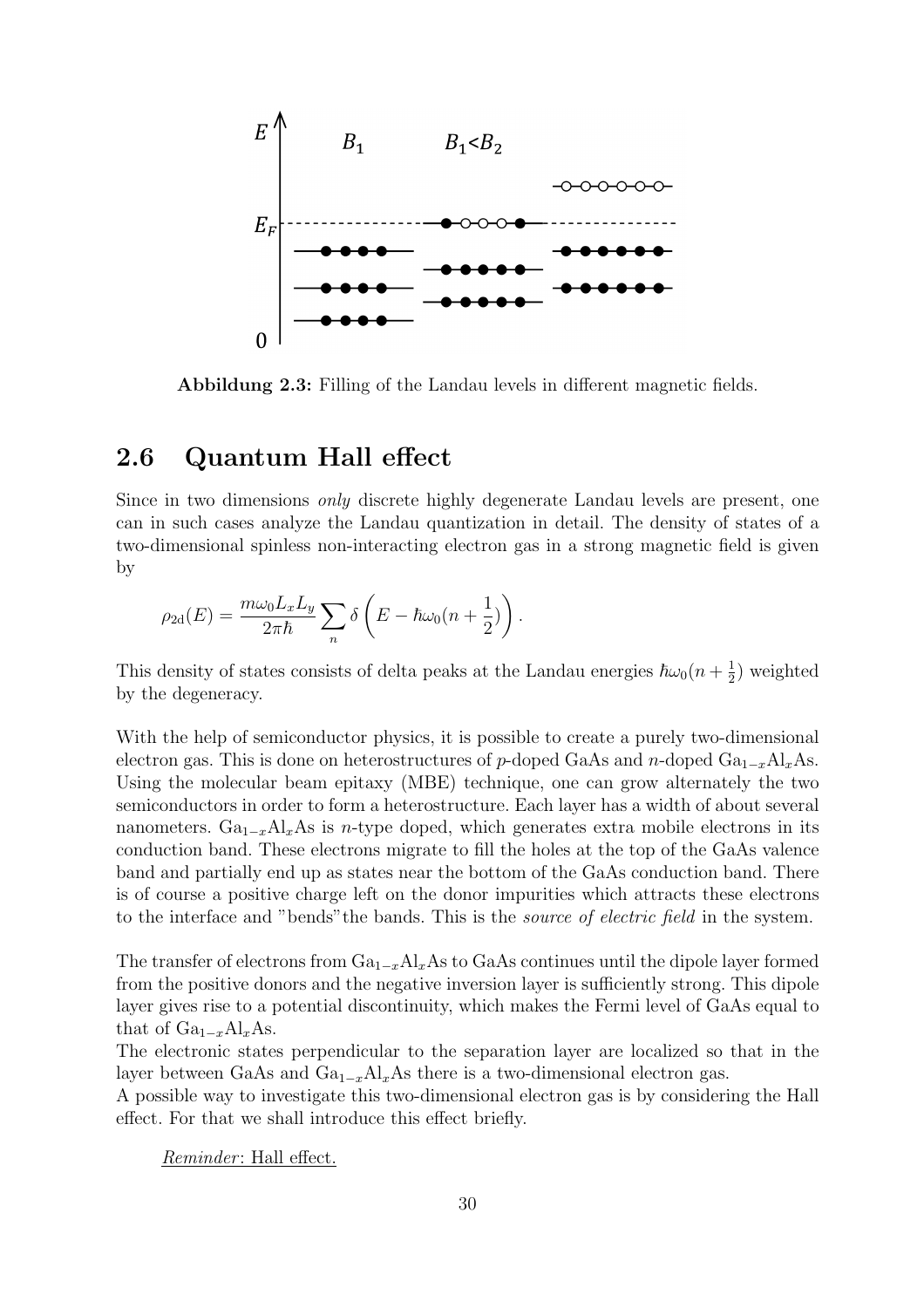

Abbildung 2.4: The scheme of the energy bands of the  $Ga_{1-x}Al_xAs/GaAs$  heterostructure. The charge density of the system is  $\sim 10^{11}$  cm<sup>-2</sup>.

Under application of an electric field along the  $x$ -direction and a homogeneous magnetic field along the z-direction, the electrons in a conductor of length  $L_x$  and width  $L_y$ , moving at velocity  $v_x$  in the x-direction, feel a Lorentz force in the y-direction:

$$
F_{\mathcal{L}} = \frac{e}{c} v_x B.
$$

The charges bend in the y-direction until the created  $E_y$ -field compensates the Lorentz force:

$$
E_y = \frac{v_x}{c}B = \frac{j_x B}{nec} = \frac{1}{nec} \frac{I}{L_y L_x}B = \frac{U_y}{L_y}.
$$



Here,  $U_y = U_H$  is the Hall voltage, which is measured. It is determined by

$$
U_{\rm H} = r_{\rm H} \frac{IB}{L_x}.
$$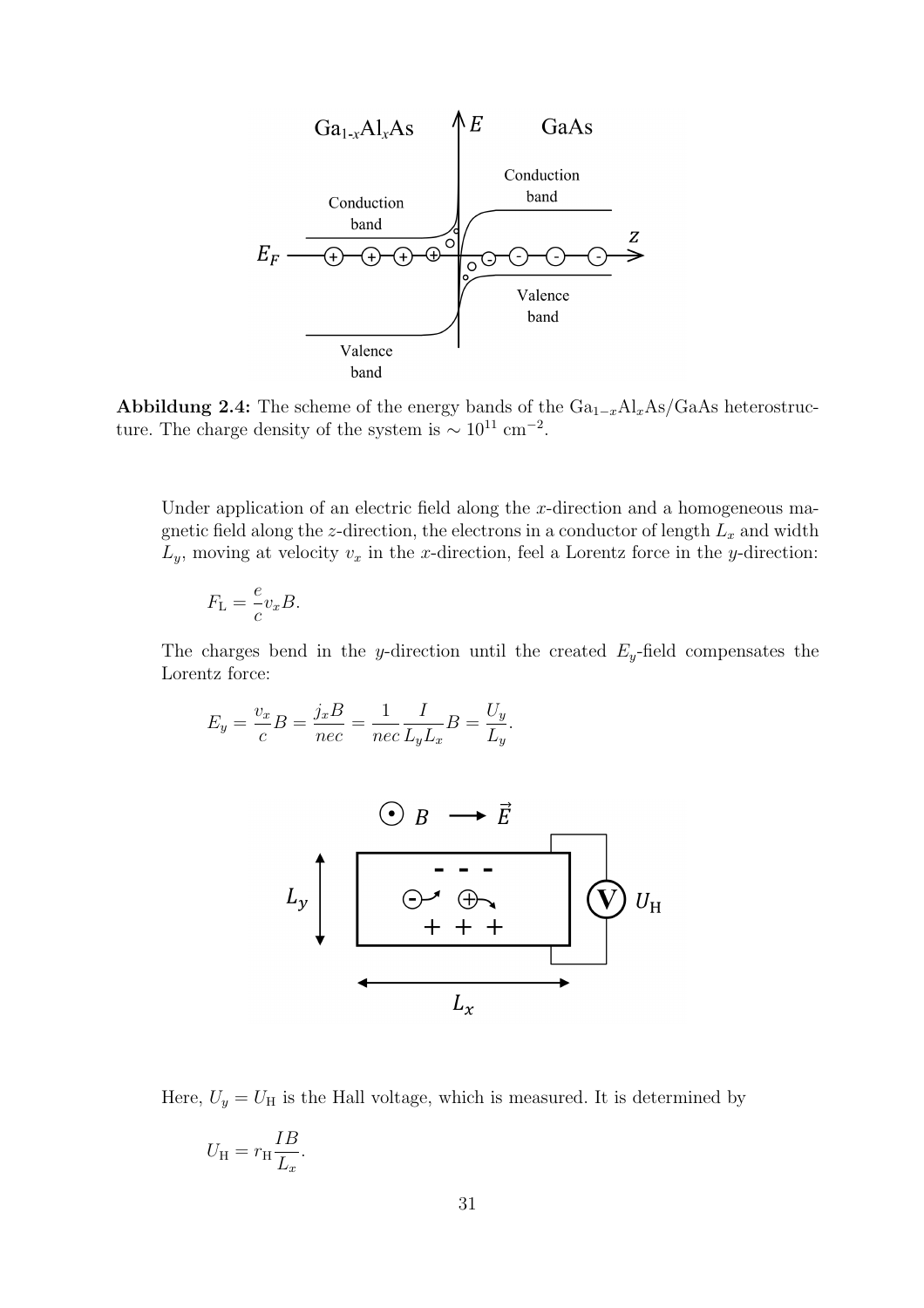The proportionality coefficient  $r_{\rm H}$ ,

$$
r_{\rm H} = \frac{1}{nec} \Bigg|,
$$

is called the Hall coefficient and can be either positive or negative depending on whether the carriers are electrons or holes.

In the classical Hall effect, we have that the Hall resistance  $\frac{U_{\rm H}}{I}$  is proportional to the magnetic field. In the two-dimensional electron system that we introduced, for large enough magnetic fields and low temperatures, this proportionality is not anymore fulfilled. In fact, what is observed is that the Hall resistivity  $\rho_{xy}$  shows steps and plateaux at quantized values of  $\frac{h}{ie^2}$ , where i is an integer.  $\rho_{xy}$  is not linear in B, but remains constant over a large interval of B and jumps at a critical B to the next quantized value  $\frac{h}{(i-1)e^2}$  (see Fig. 2.5).



Abbildung 2.5: Schematic representation of the measured Hall resistance.

While the Hall resistivity shows quantized values, the longitudinal resistivity  $\rho_{xx} = 0$ .

In the basis of the Landau states, the matrix elements of the current operator are given by

$$
\langle nk_y|j_x|lk_y'\rangle = \frac{e}{m}\sqrt{\frac{m\hbar\omega_0}{2}}\left(\sqrt{n+1}\delta_{n,l-1} - \sqrt{n}\delta_{n,l+1}\right)\delta_{k_yk_y'},
$$
  

$$
\langle nk_y|j_y|lk_y'\rangle = -e\omega_0\sqrt{\frac{\hbar}{2m\omega_0}}\left(\sqrt{n+1}\delta_{n,l-1} + \sqrt{n}\delta_{n,l+1}\right)\delta_{k_yk_y'}.
$$

Out of these matrix elements, one can derive the Hall conductivity:

$$
\sigma_{xy} = \frac{e^2}{2\pi\hbar}(n+1) = \frac{e^2}{h}(n+1).
$$

As a function of the Fermi energy, the Hall conductivity of the two-dimensional electron gas in a magnetic field follows a step-like behavior. The quantized values for the Hall conductivity are the values, where the Fermi energy falls in the gap between two discrete Landau levels.